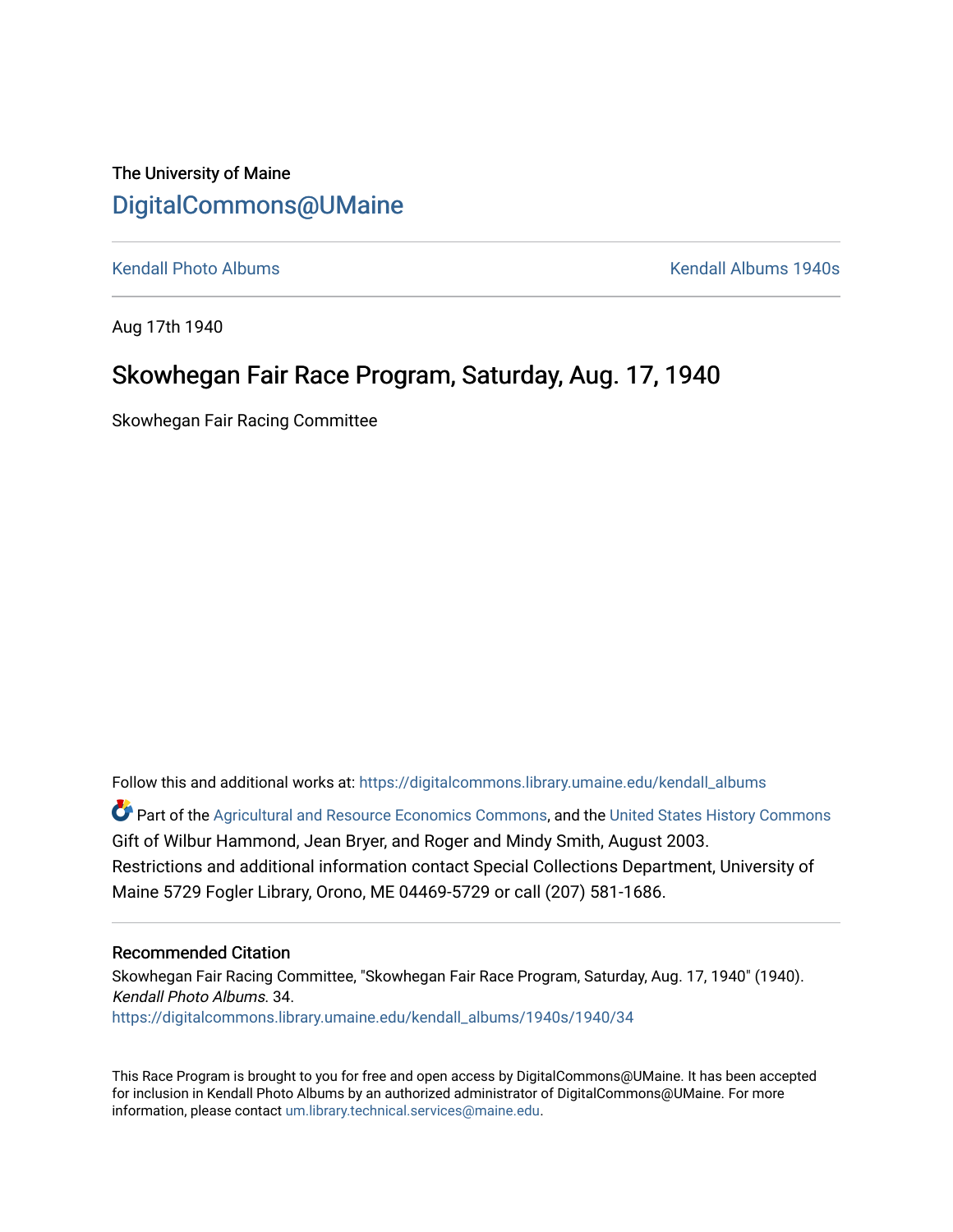**SKOWHEGAN • FAIR . Race Program**

> **TRACK RECORDS Pacing, 2.021/2, Ray Henley, 1937 2.021/2, Little Pat, 1939 Trotting, 2.041/4, Emma Signal, 1939**

**SATURDAY, AUG. 17, 1940 Post Time: 1:00 P. M.**

## *Race Officials*

**WARREN J. WOOD, Chatham, N. Y., STARTER**

**JUDGES**

**DR. J. A. STEVENS, Dover, N. H. DR. A. P. MILLS, New Vineyard, Maine**

**TIMERS**

**C. SCOTT ROBINSON BYRON B. PERKINS WILFRED CAOUETTE, RACE SECRETARY EVERETT SAWYER, CLERK OF THE COURSE**

# *Fair Officials*

**FRANCIS H. FRIEND, Pres. GEORGE M. DAVIS, Sec. RALPH T. JENKINS, Treas.**

**RACING COMMITTEE W. P. CAOUETTE, Chairman GEORGE M. DAVIS LOUIS LeCLEIRE EVERETT H. SAWYER WALLACE B. HAFEY**

**Racing Under the Direction of the Maine**

## *Racing Commission*

**MILES B. MANK, Chairman**

**WILLIAM A. LUMB HAROLD O. PELLEY**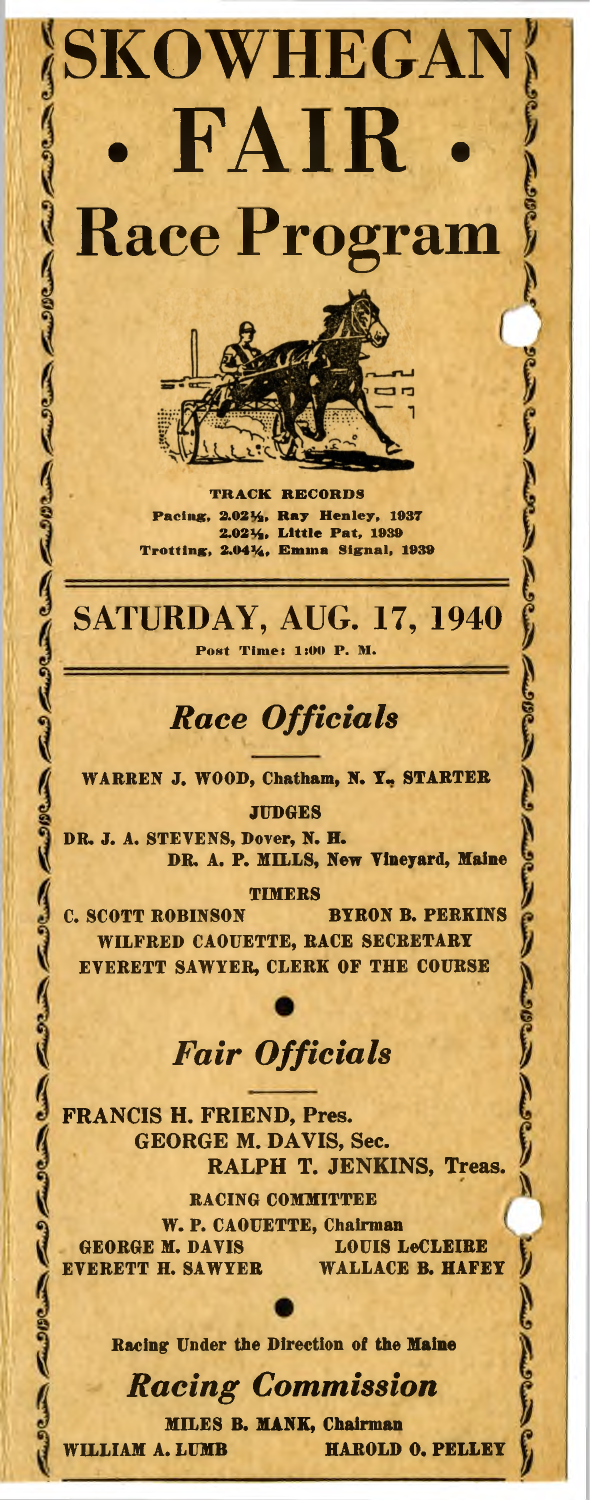| "THE ANNABASSACOOK"                                                                                           |                                              |                    |             |
|---------------------------------------------------------------------------------------------------------------|----------------------------------------------|--------------------|-------------|
| 2:24 TROT<br><b>PURSE \$400</b>                                                                               |                                              |                    |             |
| <b>First, Fourth and Seventh Races</b>                                                                        |                                              |                    |             |
| Numbers in<br>de-<br>C<br>D<br>note scoring positions                                                         | Mutuel Numbers<br>Use These Nos. For Tickets |                    |             |
| in<br>1st, 4th and<br>7th<br>races.<br>___                                                                    | 1st<br>Race                                  | 4th<br><b>Hace</b> | 7th<br>Race |
|                                                                                                               |                                              |                    |             |
| PETER BERNE<br>b g, Peter Deane. Chas.<br>H. Hilts, Cobbleskill, N.                                           |                                              |                    |             |
| Driver, E. Coville.<br>olors, brown & orange.<br>(6)<br>$\mathbf{u}$<br>(2)                                   |                                              | 641                | 4           |
| <b>INFLATION</b><br>b g, Volomite. Edward                                                                     |                                              |                    |             |
| Agt., Brockton,<br>Driver, E. Rowe.<br>Rowe,<br>Mass.<br>Colors, brown & gold.                                |                                              | 4642               |             |
| (3)<br>(2)<br>63)                                                                                             |                                              |                    |             |
| <b>LOTTA LEE</b><br>b m, Andy Lee. Dr. W.<br>H. Walters, Fairfield.                                           |                                              |                    |             |
| Driver, R. Burrill. Col-<br>ors, tan.<br>(2)<br>(5)<br>(4)                                                    |                                              |                    |             |
| <b>EVELYN SCOTT</b>                                                                                           |                                              |                    |             |
| b m, Pal O' Mine. Ev-<br>Tweedie, Thorn-<br>Driver, S. Twee-<br>Colors, green &<br>elyn<br>dike.              |                                              | 644                | 4074        |
| Colors,<br>die.<br>gold,<br>(5)<br>(6)<br>$\left(1\right)$                                                    |                                              |                    |             |
| LADY O' MINE<br>5                                                                                             |                                              |                    |             |
| b m, Pal O' Mine. J. O.<br>Pillsbury. Driver, R.<br>Tuttle. Colors, green.                                    |                                              |                    |             |
| (4)<br>(4)<br>(5)                                                                                             |                                              |                    |             |
| 日本分子配置 五四十<br>b B, Andy Lee. Earl Avery, Woodstock, N. R. Driver, E. Avery.                                   |                                              |                    | 407         |
| Color, white.<br>(1)<br>(3)<br>(6)                                                                            | 16                                           | 4646               |             |
|                                                                                                               |                                              |                    |             |
| TIME $11/4.11/4$ $11/2$                                                                                       |                                              |                    |             |
| Bad acting horses will be given two scores                                                                    |                                              |                    |             |
| and must take care of themselves after that.                                                                  |                                              |                    |             |
|                                                                                                               |                                              |                    |             |
| DAILY DOUBLE - FIRST AND SECOND<br><b>RACES</b>                                                               |                                              |                    |             |
| <b>Examine "Mutuel" Tickets carefully before leaving</b><br>window; no mistakes will be rectified thereafter. |                                              |                    |             |
| The Maine State Racing Commission will not be                                                                 |                                              |                    |             |
| responsible for lost or destroyed "Mutuel" tickets<br>and reserves the right to refuse payment of those       |                                              |                    |             |
| which may have been torn or mutilated.                                                                        |                                              |                    |             |
| <b>PARI-MUTUEL PAY-OFF</b><br><b>First Race:</b>                                                              |                                              |                    |             |
| $$ \$h. Pl. $\frac{1}{2}$ \$h.                                                                                |                                              |                    |             |

**Fourth Race: Str. \$. <sup>P</sup>l. \$***...............*

**Sh.**

**\$.......................**

**Pl. \$***.............*

**Sh. \$...............-**

**Sh. \$...............**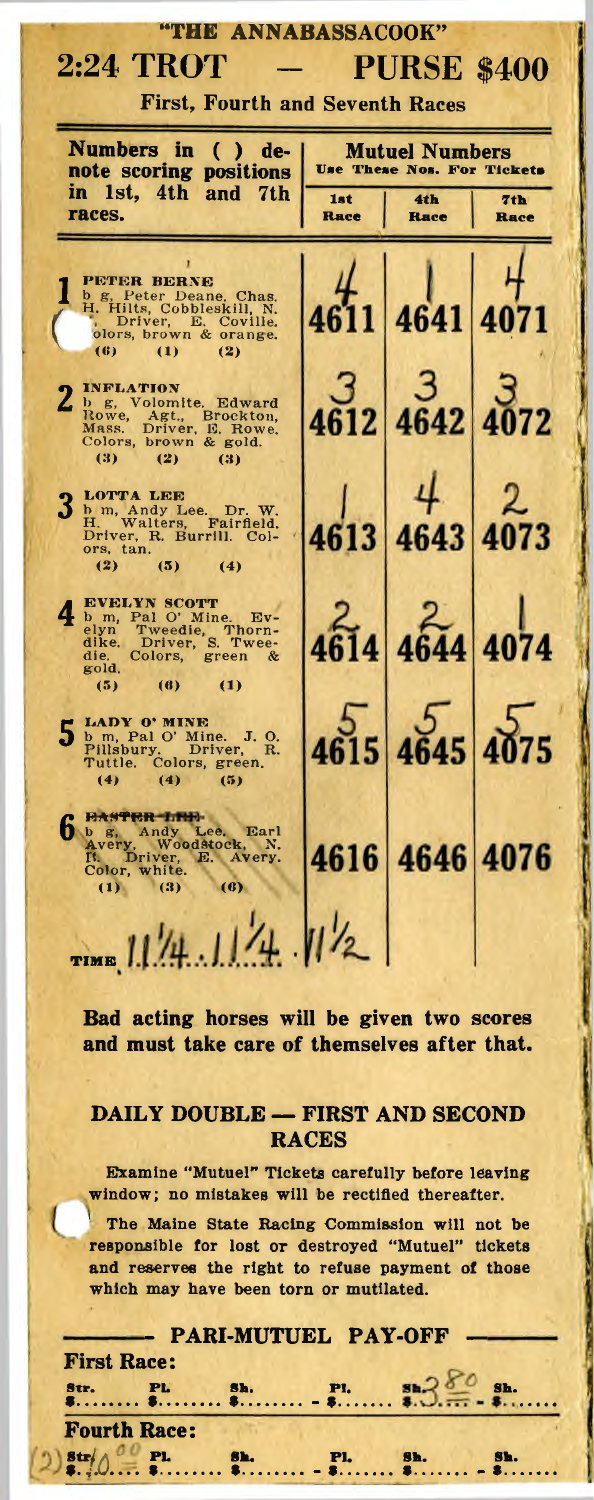| <b>Classified Pace</b><br><b>Second and Fifth Races</b>                                                                                                                                                                                                                                               |                                                     | <b>Purse \$250</b> |  |
|-------------------------------------------------------------------------------------------------------------------------------------------------------------------------------------------------------------------------------------------------------------------------------------------------------|-----------------------------------------------------|--------------------|--|
| Numbers in ( ) de-                                                                                                                                                                                                                                                                                    | <b>Mutuel Numbers</b><br>Use These Nos. For Tickets |                    |  |
| note scoring positions<br>in 2nd and 5th races.                                                                                                                                                                                                                                                       | 2 <sub>n</sub> d<br>Race                            | 5th<br>Race        |  |
| <b>GANONIAN G</b><br>b s, Ganonian.<br>Madigan<br>&<br>Whitney,<br>Groton,<br>Massachusetts.<br>Driver,<br>A Jones.<br>Colors, green<br>& orange.<br><b>elle</b><br>(2)                                                                                                                               | 4621                                                |                    |  |
| <b>PETRESS BRADEN</b><br>$\mathbf{2}$<br>br m, John R. Braden,<br>Perry D. Nelson, Dexter.<br>Driver, A. Nelson.<br>Col-<br>ors, blue & orange.<br>(3)<br>(2)                                                                                                                                         |                                                     |                    |  |
| <b>HANNAH HENLEY</b><br>br m, Peter Henley, Fred<br>Roullard, Agent, New-<br>port, Driver, F. Roul-<br>lard<br>Colors, lavender<br>lard.<br>& green.<br>$\left(1\right)$<br>(1)                                                                                                                       | 4623                                                |                    |  |
| CASSA VIOLA<br>b m, Peter Nutonia. Irv-<br>ing W. Pottle, Portland.<br>Driver. I. Pottle. Col-<br>ors, brown & gold.<br>(4)<br>$(\mathbf{6})$                                                                                                                                                         |                                                     | 4624 4654          |  |
| <b>MISS CHIEF</b><br>br m,<br>Chief Abbedale.<br>Edw. Rowe, Agt., Brock-<br>Mass. Driver,<br>E.<br>ton,<br>Rowe. Colors, brown &<br>gold.<br>(5)<br>(6)                                                                                                                                               |                                                     |                    |  |
| DUSKY DAWN<br>6<br>blk m, Wayne Hal.<br>Frank Safford, Agent,<br>Keene, N. H. Driver, F.<br>Safford.<br>Colors, green<br>& white.<br>(4)<br>(3)<br>$\sim$<br><b>Security</b><br> 2/2                                                                                                                  |                                                     |                    |  |
| <b>TIME</b><br>Stamina and Speed: Light harness horses are bred and<br>stamma and speed the or four heats, usually a mile each, per creating to go three or four heats, usually a mile each, per race or four dashes a week. A horse going a mile in 2:00 (two minutes) averages a 30 mile an hour cl |                                                     |                    |  |

go 20 seconds faster than a trotter or pacer for a mile. It<br>is often debated whether a trotter could win the second and<br>third heats from a runner in one afternoon with each heat<br>30 minutes apart.

Age of Horses: Harness horses-to-be are born during the<br>first four or five months of the year and are known as wean-<br>lings or sucklings. They become yearlings on January first<br>following their birth, even though they are no

| lings and then they are usually prepared to race as two-                                                                                                                                                                                                                                                                                                                       |  |
|--------------------------------------------------------------------------------------------------------------------------------------------------------------------------------------------------------------------------------------------------------------------------------------------------------------------------------------------------------------------------------|--|
| year olds by their purchasers. Occasionally yearlings are<br>trained to carts or sulkies, but never race. Horses some-                                                                                                                                                                                                                                                         |  |
| times race when they are fifteen years old, live to over 30                                                                                                                                                                                                                                                                                                                    |  |
| years. A "green" horse is one which has never made a                                                                                                                                                                                                                                                                                                                           |  |
| public appearance in a race or vs. time.                                                                                                                                                                                                                                                                                                                                       |  |
|                                                                                                                                                                                                                                                                                                                                                                                |  |
| - PARI-MUTUEL PAY-OFF                                                                                                                                                                                                                                                                                                                                                          |  |
|                                                                                                                                                                                                                                                                                                                                                                                |  |
| <b>Second Race:</b>                                                                                                                                                                                                                                                                                                                                                            |  |
| $\text{Str}\left(\begin{array}{c} 70 \text{ } \text{PL} \\ 70 \text{ } \text{PL} \end{array}\right)$ sh. $\text{PL}$ sh. $\text{Sh}$ , $\text{Sh}$ , $\text{Sh}$ , $\text{Sh}$ , $\text{Sh}$ , $\text{Sh}$ , $\text{Sh}$ , $\text{Sh}$ , $\text{Sh}$ , $\text{Sh}$ , $\text{Sh}$ , $\text{Sh}$ , $\text{Sh}$ , $\text{Sh}$ , $\text{Sh}$ , $\text{Sh}$ , $\text{Sh}$ , $\text$ |  |
|                                                                                                                                                                                                                                                                                                                                                                                |  |
|                                                                                                                                                                                                                                                                                                                                                                                |  |
| <b>Fifth Race</b>                                                                                                                                                                                                                                                                                                                                                              |  |
|                                                                                                                                                                                                                                                                                                                                                                                |  |
|                                                                                                                                                                                                                                                                                                                                                                                |  |
| $\frac{\text{str.}1100 \text{ p}}{\text{s}}$ sh. $\frac{\text{F1}}{\text{s}}$ sh. $\frac{\text{Br.}}{\text{s}}$                                                                                                                                                                                                                                                                |  |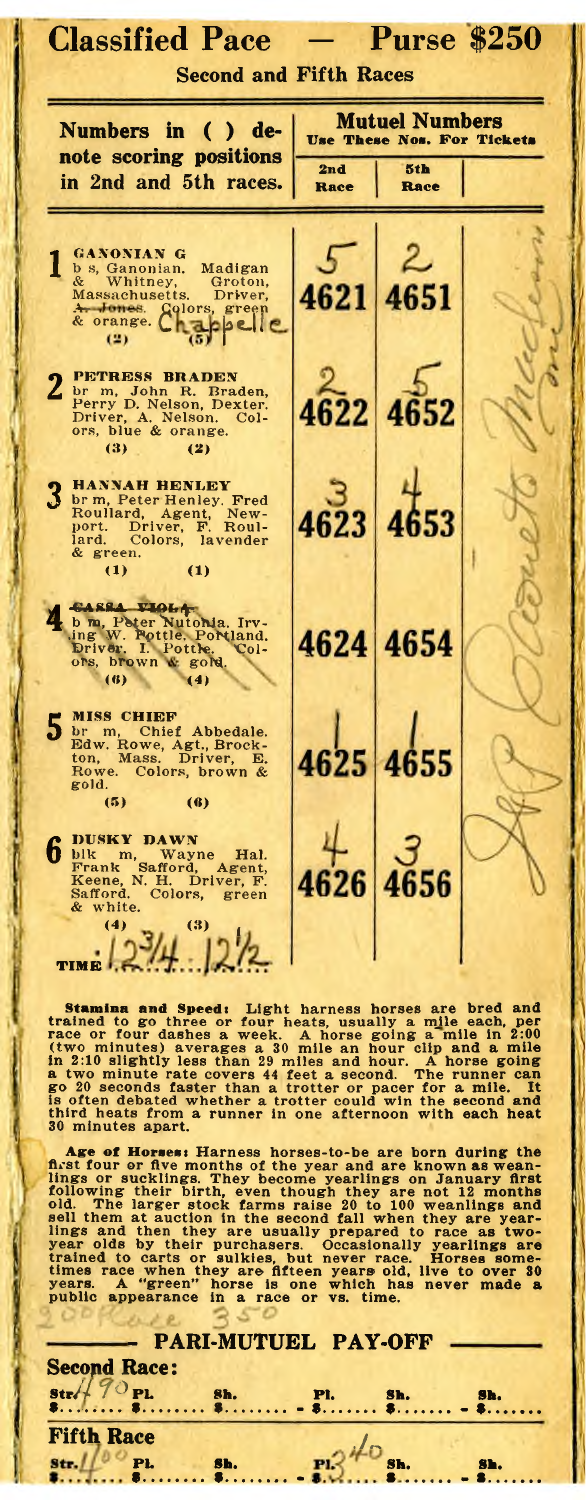| <b>Classified Pace</b><br>- Purse \$300<br><b>Third and Sixth Races</b>                                                                      |                                                     |             |  |
|----------------------------------------------------------------------------------------------------------------------------------------------|-----------------------------------------------------|-------------|--|
| Numbers in ( ) de-                                                                                                                           | <b>Mutuel Numbers</b><br>Use These Nos. For Tickets |             |  |
| note scoring positions<br>in 3rd and 6th races.                                                                                              | 3rd<br>Race                                         | 6th<br>Race |  |
| <b>PRINCE ADAM</b><br>b g, Calumet Adam. Mrs.<br>Avis Gross, Auburn.<br>Driver, J. Jordan, Col-<br>ors, green & white.<br>(5)<br>(5)         |                                                     |             |  |
| <b>PETER DALE</b><br>b g, Peter Potempkin.<br>Archie Day, So. Brain-<br>tree, Mass. Driver, A.<br>Day. Colors, red & white.<br>(3)<br>(3)    |                                                     | 62          |  |
| BILLY<br>br g, Volomite. Haley<br>McLaughlin, Fort Fair-<br>field. Driver, S. Thom-<br>as. Colors, black & red.<br>$\bf{u}$<br>(1)           |                                                     |             |  |
| <b>VOLO HEDGEWOOD</b><br>b g, Lusty Volo. C. P.<br>Chappelle, Agt., Norway.<br>Driver, P. Chappelle.<br>Colors, green & black.<br>(4)<br>(2) | 34                                                  |             |  |
| 5 FEDERAL<br>b h, Peter The Brewer.<br>Sullivan & Mawhinney,<br>Machias. Driver, F. Saf-<br>ford. Colors, green &<br>white.<br>(2)<br>(4)    |                                                     |             |  |
| $T_{\text{MHE}}$ 06/4,                                                                                                                       |                                                     |             |  |

The Head Check is a strip of leather fastened to the<br>bridle and running over the back of the neck to a T-shaped<br>peg on top of the saddle. Practically every trotter and<br>pacer wears a head check to keep it from losing its ba high.

Secring: Scoring means simply coming to the wire at speed, or a rolling start. In most races, the scoring or starting position for the first heat (and for each dash) is determined by drawing from a "pill-box." Small pills

**- PARI-MUTUEL PAY-OFF**

**Pl. \$...............** **Sh. \$............... -** **Sh. \$...............**

**Third Race:**

**PL \$..................** **Sh. \$..................-**

**Str. \$..................**

J

5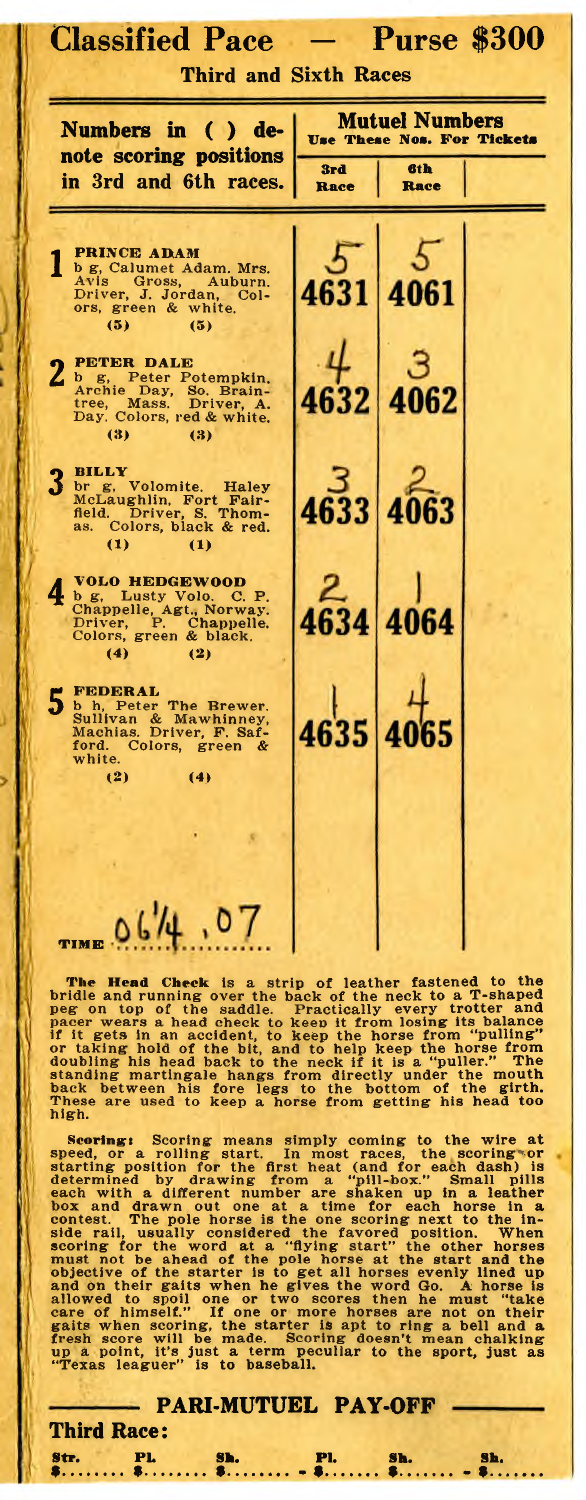| <b>Classified Trot</b><br><b>Eighth and Eleventh Races</b>                                                                                                          |            | <b>Purse \$250</b>                                                 |  |
|---------------------------------------------------------------------------------------------------------------------------------------------------------------------|------------|--------------------------------------------------------------------|--|
| Numbers in ( ) de-<br>note scoring positions                                                                                                                        | <b>Sth</b> | <b>Mutuel Numbers</b><br><b>Use These Nos. For Tickets</b><br>11th |  |
| in 8th and 11th races.                                                                                                                                              | Race       | Race                                                               |  |
| <b>PRINCESS</b><br>b m, George Harvester.<br>Paul Audet, Skowhegan.<br>Driver, F. Roullard. Col-<br>ors, lavender & green.<br>(5)<br>(3)                            |            | д                                                                  |  |
| <b>BONNIE SCOTLAND</b><br>b h, Scotland. Sullivan<br>& Mawhinney, Machias.<br>Driver, F. Safford. Col-<br>ors, green & white.<br>(6)<br>(1)                         |            |                                                                    |  |
| <b>BRIGHT HANOVER</b><br>b g. Grant Hunt, Fort<br>Fairfield. Driver, I. Pat-<br>terson. Colors, tan &<br>gold.<br>(4)<br>(5)                                        |            |                                                                    |  |
| <b>BONNIE EXPRESS</b><br>b h, Atlantic Express.<br>Madigan &<br>Madigan & Whitney,<br>Groton, Mass. Driver,<br>A. Jones. Colors, green<br>& orange.<br>(2)<br>(4)   |            | 46 <sub>1</sub>                                                    |  |
| <b>JULIA HANOVER</b><br>b m, Sandy Flash. John E. Kelley, Bangor. Driver, E. Avery. Color,<br>white.<br>$\bf{1}$<br>(2)                                             | 4085       | 4605                                                               |  |
| <b>STAR WORTHY</b><br>b B. Joseph Guy. Jos-<br>eph Gordon, Bangor.<br>Driver, L. McKenney.<br>Driver, L. McKenn<br>Colors, green & gold.<br>(3)<br>$\left(6\right)$ | 4086       |                                                                    |  |
| <b>CHESTNUT WATTS</b><br>ch g, Chestnut Peter.<br>Leon Foss, Solon. Driv-<br>er, L. Foss. Colors, green<br>& white.<br>(7)<br>(7)                                   |            | 4087 4607                                                          |  |
| 1/2.11/2                                                                                                                                                            |            |                                                                    |  |

Occasionally trotters and pacers are seen with head-poles, sawed off billiard cues attached to the girth and to the horse's bridle to keep him from turning his head sideways.

Blind-Bridles: Trotters and pacers are both apt to be seen<br>wearing blind-bridles, equares of leather placed at an out-<br>ward angle from the sides of the horse's head just behind<br>its eyes so that it can't pay attention to wh

**- PARI-MUTUEL PAY-OFF —**

Eighth Race:<br>  $\begin{array}{ll}\n\text{St}_1 & \text{PL} \\
\text{St}_2 & \text{PL} \\
\text{St}_3 & \text{PL} \\
\text{St}_4 & \text{St}_3 & \text{St}_4 \\
\text{St}_5 & \text{St}_6 & \text{St}_6 \\
\text{St}_6 & \text{St}_6 & \text{St}_6 \\
\text{St}_7 & \text{St}_7 & \text{St}_7 & \text{St}_7 \\
\text{St}_8 & \text{St}_9 & \text{St}_9 & \text{St}_9 \\
\text{St}_9 & \text{St}_9 & \text{St}_9 & \text{St}_9 & \text{St}_9 \\
\text{St}_$